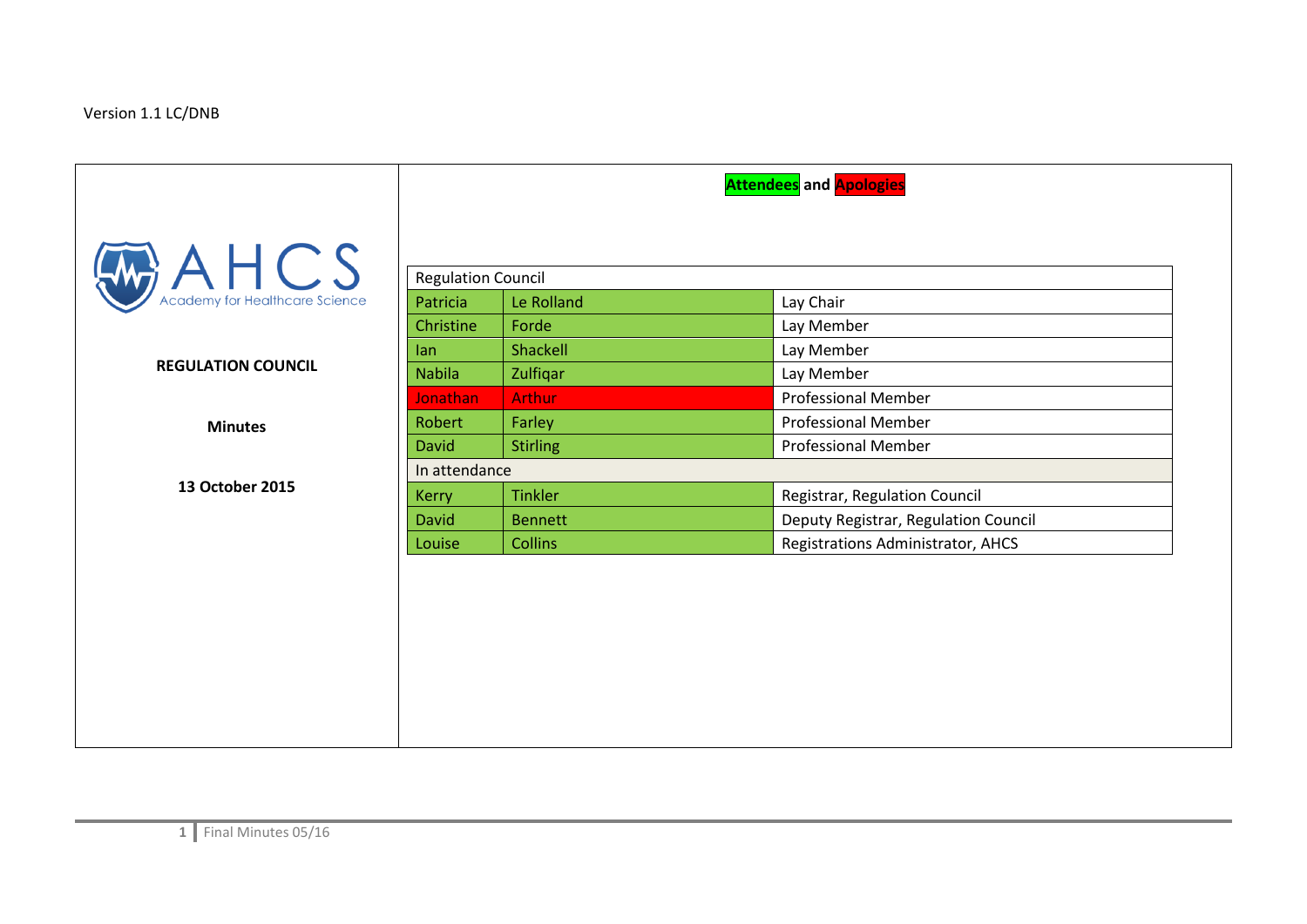## **Key Discussion Points and Actions**

| No. | <b>Subject</b>                                                             | <b>Minutes/Action</b>                                                                                                                                                                                                                                                                                                                                                                                                                                                                                                                                                                                                                                                                                                                                                                                                                                    | Owner | Action /<br><b>Due</b> |
|-----|----------------------------------------------------------------------------|----------------------------------------------------------------------------------------------------------------------------------------------------------------------------------------------------------------------------------------------------------------------------------------------------------------------------------------------------------------------------------------------------------------------------------------------------------------------------------------------------------------------------------------------------------------------------------------------------------------------------------------------------------------------------------------------------------------------------------------------------------------------------------------------------------------------------------------------------------|-------|------------------------|
| 1.  | <b>Welcome and Apologies</b>                                               | The Chair welcomed members. One apology was received in advance of the meeting. The<br>Council was declared quorate.                                                                                                                                                                                                                                                                                                                                                                                                                                                                                                                                                                                                                                                                                                                                     | Chair | None                   |
| 2.  | Declarations of Interest                                                   | No declarations of interest were made.                                                                                                                                                                                                                                                                                                                                                                                                                                                                                                                                                                                                                                                                                                                                                                                                                   | Chair | None                   |
| 3.  | Minutes of the meeting of<br>the Regulation Council on<br>the 15 July 2015 | The Chair asked whether the minutes were a true reflection of July's meeting. All agreed that<br>the minutes were a true reflection. There was just one correction raised:<br>Agenda item 3.4: A minor amendment was requested - the minutes stated 'Registrar'. This<br>should be amended to 'register'. This change was agreed and the minutes were approved.                                                                                                                                                                                                                                                                                                                                                                                                                                                                                          |       |                        |
|     | Actions and matters arising                                                | The actions and matters arising were as follows:<br>3.1 Governance & Scrutiny Committee Revised Terms of Reference (final draft for comment):<br>It was confirmed that this would be discussed in the private part of the meeting.<br>3.3 CPD Audit: It was confirmed that an audit had been conducted. The main learning point<br>was that there is scope for improved communications with registrants.<br>6.4 HSSR final version update: The Registrar was delighted to announce that the PSA had<br>approved the HSS part of the register, this announcement had not been published in the<br>public domain, but there would be formal communication to follow once this had been<br>shared at the Academy Board meeting.<br>The PSA report was exceptionally positive and there were no conditions applied or learning<br>points flagged by the PSA. |       |                        |
|     |                                                                            | Investigations flow chart: The Registrar was pleased to advise that the flow chart had been                                                                                                                                                                                                                                                                                                                                                                                                                                                                                                                                                                                                                                                                                                                                                              |       |                        |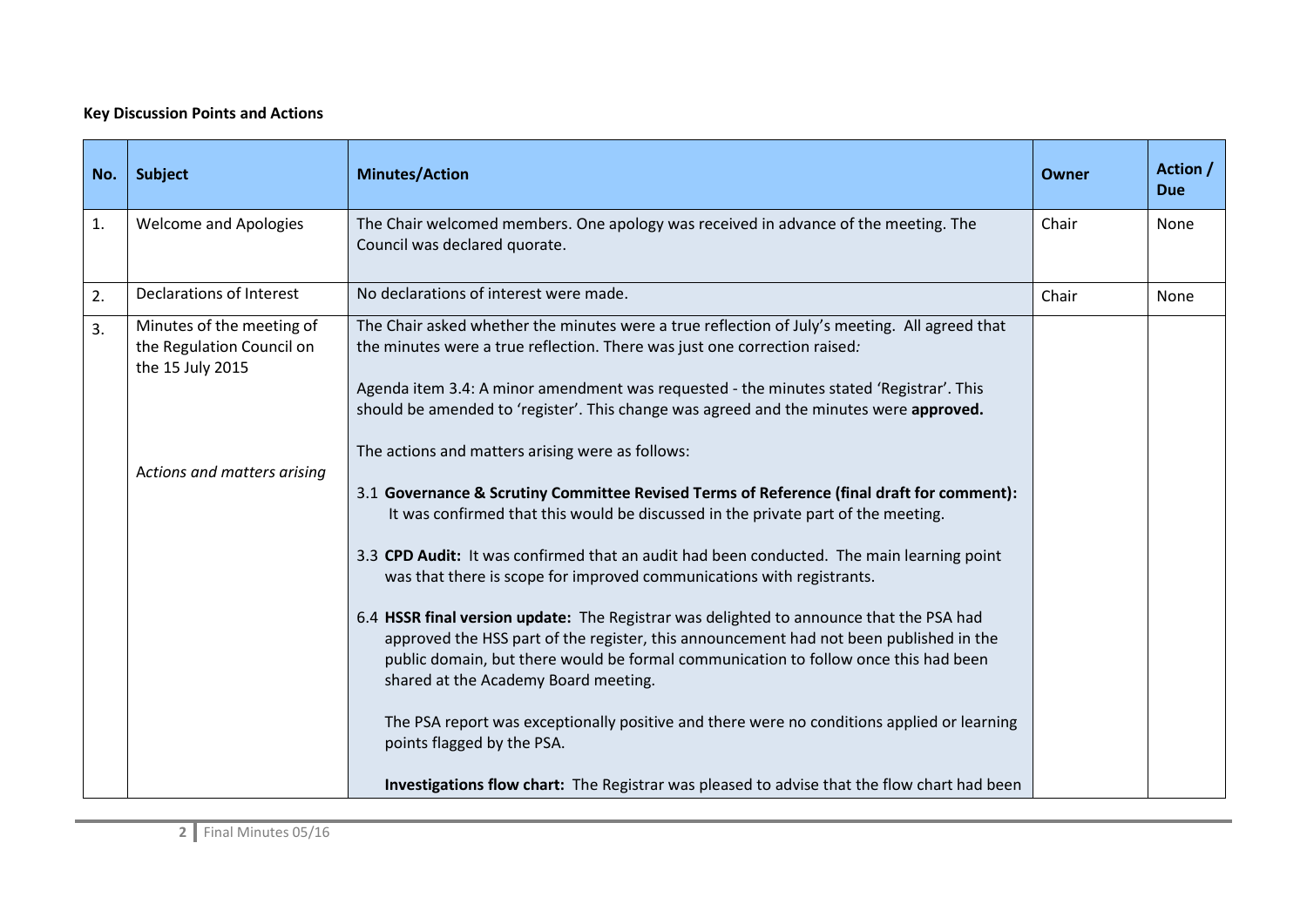| updated as requested by the Regulation Council.                                                                                                                                                                                                                                                                       |           |
|-----------------------------------------------------------------------------------------------------------------------------------------------------------------------------------------------------------------------------------------------------------------------------------------------------------------------|-----------|
|                                                                                                                                                                                                                                                                                                                       |           |
| This diagram includes one addition which is: 'the Registrar will communicate with the                                                                                                                                                                                                                                 |           |
| Regulation Council' once HCPC have notified them of a complaint.                                                                                                                                                                                                                                                      |           |
| The Chair confirmed that this addition satisfied the Regulation Council's request and that<br>the process now formally documents that the Regulation Council will be informed early on                                                                                                                                |           |
| that there has been a complaint reported from the HCPC.                                                                                                                                                                                                                                                               |           |
| It was agreed that there needs to be some reference added explaining that the Registrar<br>will remove a registrant from the AHCS Regulation Council's Register, once the HCPC have<br>notified them that a registrant has been removed from their register.                                                          | Registrar |
| The Registrar advised that there had been one learning point pending from the PSA's<br>report, which states that if someone applies to join the HSS register who is under sanctions<br>with HCPC, that the Academy's Regulation Council would be required to manage this issue<br>where there is a dual registration. |           |
| It was requested that the Registrar draft a document which captures this process, which<br>should then be circulated to the Regulation Council for comment.                                                                                                                                                           |           |
| The Registrar also asked the Regulation Council to note that the HSSR rules will be reviewed<br>once the pilot is complete to ensure that the language used is consistent throughout all<br>documentation.                                                                                                            |           |
| It was thought that during early implementation of this pilot that there would be 10<br>applicants, however there has been great interest and there are in fact 30 applicants to<br>date, across a broad range of specialisms.                                                                                        |           |
| Following the pilot it was anticipated that the go-live date would be $1st$ April 2016.                                                                                                                                                                                                                               |           |
| The Registrar advised that it would be useful to get feedback from registrants. It was<br>confirmed that the Academy has a project lead who would be collating learning points from<br>applicants.                                                                                                                    |           |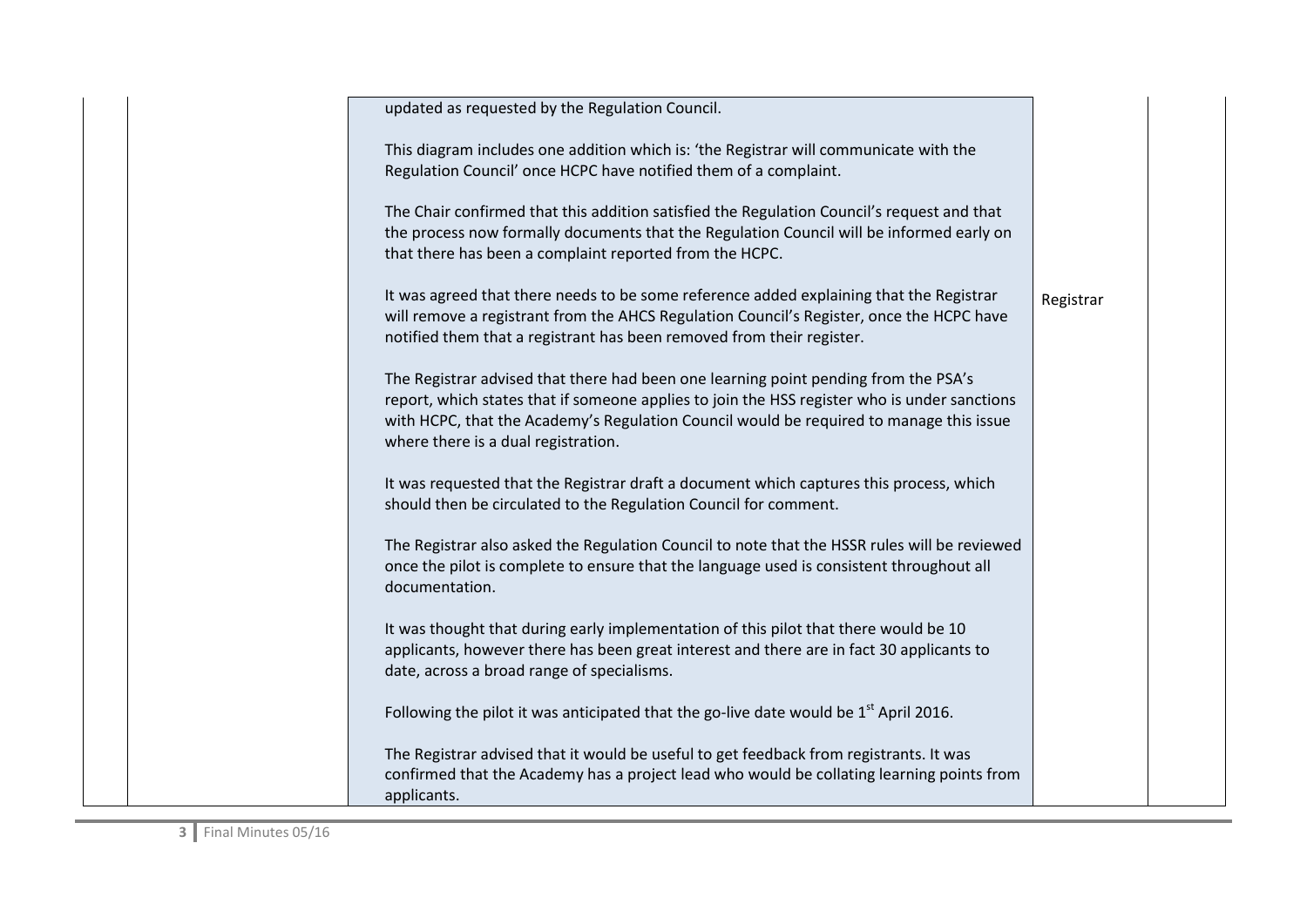|    |                                                    | 6.5 PSA learning points: It was reported that there were none outstanding.                                                                                                                                                                                                                                                                                                                                                                |                                |  |
|----|----------------------------------------------------|-------------------------------------------------------------------------------------------------------------------------------------------------------------------------------------------------------------------------------------------------------------------------------------------------------------------------------------------------------------------------------------------------------------------------------------------|--------------------------------|--|
| 4. | President: short and long<br>term vision           | The Chair welcomed Dr Brendan Cooper, President of the Academy for Healthcare Science to<br>the meeting,                                                                                                                                                                                                                                                                                                                                  |                                |  |
|    |                                                    | A presentation was made to the Academy's Regulation Council, which outlined Dr Cooper's<br>vision for the Academy.                                                                                                                                                                                                                                                                                                                        |                                |  |
|    |                                                    | The Chair advised that there was no need to minute the discussion slides as these would be<br>circulated to the Regulation Council following the meeting.                                                                                                                                                                                                                                                                                 |                                |  |
|    |                                                    | Action: Request presentation slides from Dr Brendan Cooper.                                                                                                                                                                                                                                                                                                                                                                               | Registrations<br>Administrator |  |
| 5. | Regulation Council's short<br>and long term vision | The Regulation Council shared its vision, views and comments with the President. Some of the<br>issues raised are summarised below:                                                                                                                                                                                                                                                                                                       |                                |  |
|    |                                                    | The interface between One Voice and Regulation.                                                                                                                                                                                                                                                                                                                                                                                           |                                |  |
|    |                                                    | Patient safety, which is the primary focus of the Regulation Council.                                                                                                                                                                                                                                                                                                                                                                     |                                |  |
|    |                                                    | Engagement with key stakeholders, including: the government, patients and the public<br>use of effective communication tools and social media.                                                                                                                                                                                                                                                                                            |                                |  |
|    |                                                    | In summary, the Regulation Council confirmed its belief in in a strong marketing strategy to<br>grow the register. The communications need to be disseminated to NHS employers across the<br>four countries.                                                                                                                                                                                                                              |                                |  |
|    |                                                    | Given that stakeholder engagement is seen as fundamental to Regulation Council marketing<br>strategy, the Regulation Council was impressed by the number of roadshows that the President<br>had attended on behalf of the Academy and by his engagement with the four countries and<br>with the Regulation Council has the same vision as the Academy and public protection is at the<br>forefront. Commissioners, to gain their support. |                                |  |
|    |                                                    | The Regulation Council stated that it needs the President's support to help to raise the banner                                                                                                                                                                                                                                                                                                                                           |                                |  |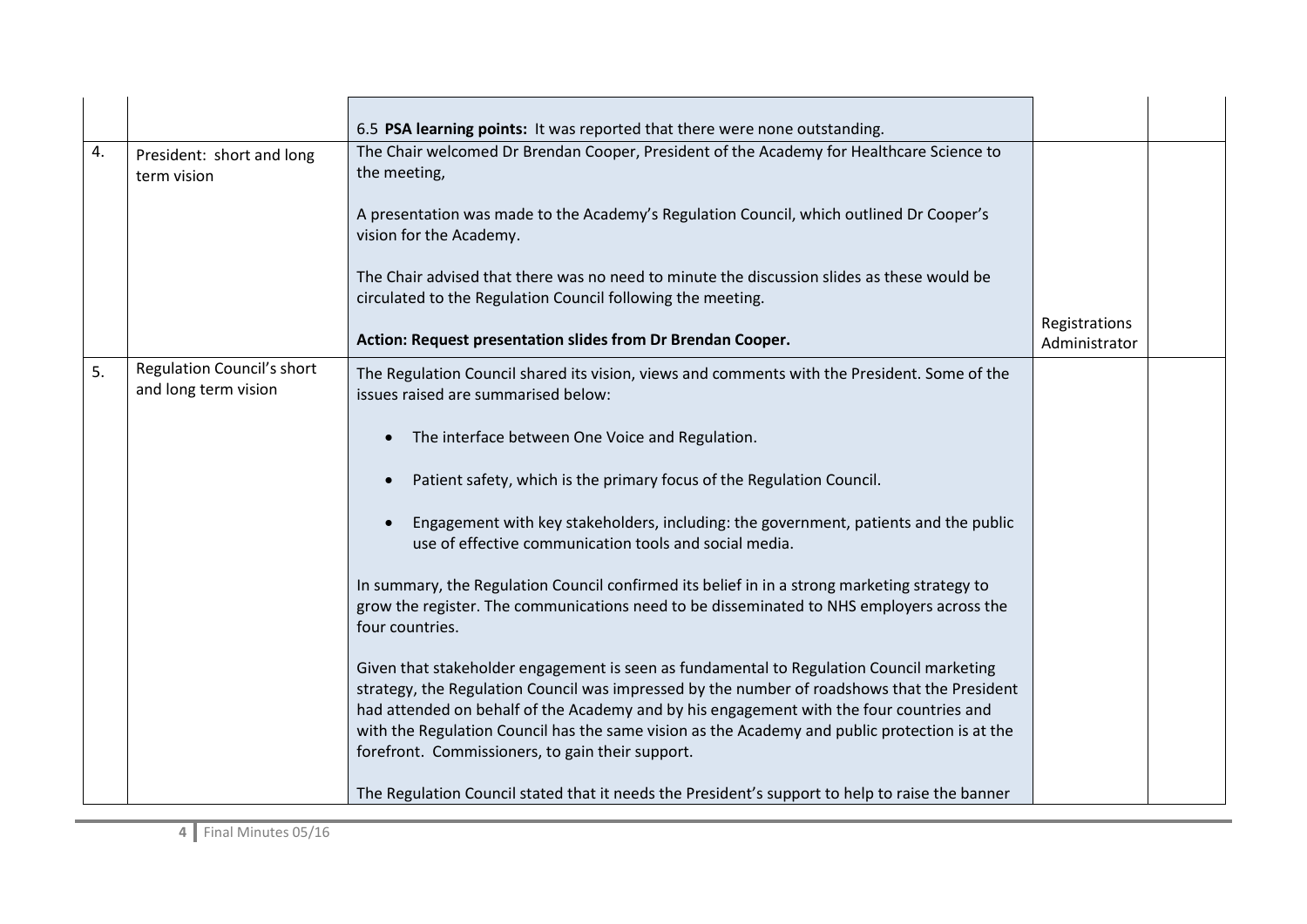|    |                                                          | of Regulation, as it wants to be viewed as a single stop Regulation Council that works with the<br>PSA and other regulators to support public safety.                                                                                                                                                                                                              |                                |  |
|----|----------------------------------------------------------|--------------------------------------------------------------------------------------------------------------------------------------------------------------------------------------------------------------------------------------------------------------------------------------------------------------------------------------------------------------------|--------------------------------|--|
| 6  | Academy Update                                           | The Registrar announced that there is a new Academy Chair following Sir Duncan Nichol's<br>resignation due to personal reasons. Mr John Stevens was announced as the new Chair.                                                                                                                                                                                    |                                |  |
|    |                                                          | AHCS Congress plans are going ahead and registration has commenced.                                                                                                                                                                                                                                                                                                |                                |  |
|    |                                                          | The Academy has a new registered office, the address of which will be circulated to the Council.                                                                                                                                                                                                                                                                   | Registrations<br>Administrator |  |
|    |                                                          | The contract with EBS for the administration function has now ceased, there is a current gap<br>whilst the Academy is recruiting. However it was noted that the Academy will continue to<br>receive Registration support from EBS.                                                                                                                                 |                                |  |
| 7. | Northern Ireland Update                                  | The Regulation Council Chair and Registrar have met with RQIA (Regulation and Quality<br>Improvement Authority for Northern Ireland).                                                                                                                                                                                                                              |                                |  |
|    |                                                          | The meeting was very positive and the Chair was pleased to convey that a board member<br>attended this meeting as well as Executive Officers. A further meeting has been set up with the<br>Medical Leaders Forum, and the Post Graduate Dean for early December. The outcome of this<br>further meeting would be fed back to the next Regulation Council meeting. |                                |  |
|    |                                                          | This is a positive development for the Regulation Council as intends to raise its profile in<br>Northern Ireland in order to protect patients there.                                                                                                                                                                                                               |                                |  |
|    |                                                          | It was suggested that a meeting should also be set up with the Medical Directors meeting in<br>Scotland.                                                                                                                                                                                                                                                           |                                |  |
| 8. | PSA's 'rethinking regulation'<br>to discuss the strategy | The Registrar confirmed that there would be discussion of this document in the private part of<br>the meeting.                                                                                                                                                                                                                                                     |                                |  |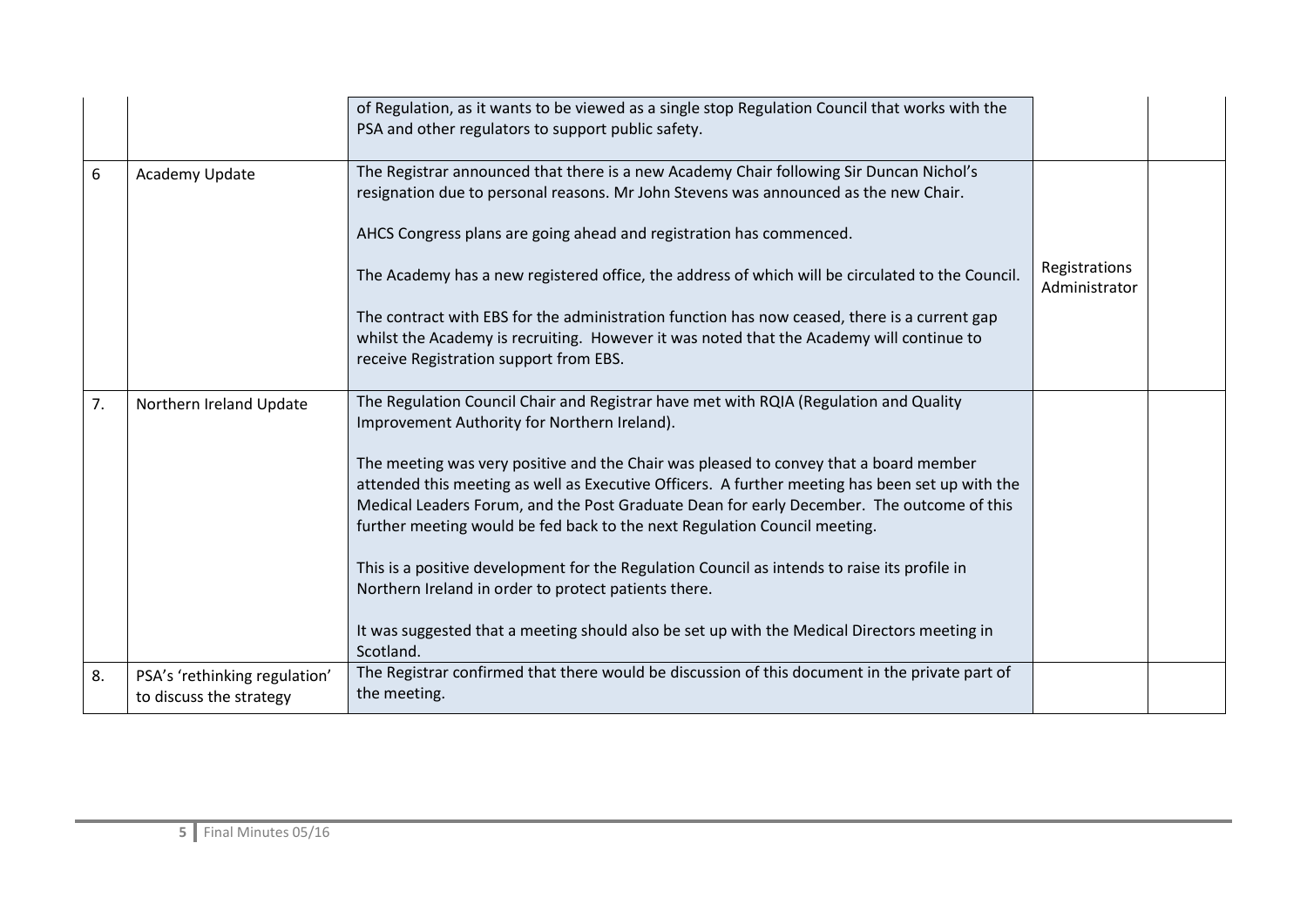| 9.  | Registrar's report                         | The Registrar provided an update on the Register:                                                                                                                                                                                                                                                                                                                                                                                                                                                                                                                                                                                                                                                                                                                                                                                                                                                                                                                                                                                                                                                                            |                                                               |  |
|-----|--------------------------------------------|------------------------------------------------------------------------------------------------------------------------------------------------------------------------------------------------------------------------------------------------------------------------------------------------------------------------------------------------------------------------------------------------------------------------------------------------------------------------------------------------------------------------------------------------------------------------------------------------------------------------------------------------------------------------------------------------------------------------------------------------------------------------------------------------------------------------------------------------------------------------------------------------------------------------------------------------------------------------------------------------------------------------------------------------------------------------------------------------------------------------------|---------------------------------------------------------------|--|
|     |                                            | Specialties are now listed.<br>There have been a number of PTP Equivalence applications.<br>There has been communication to applicants who had started applications but had not<br>yet completed them.<br>New specialties now starting to come through.<br>Renewals are in progress and going well.<br>There no investigations or declarations to report since the last Registrar's report.<br>It was felt that the current format of the Registrar's report was appropriate and fit for purpose.                                                                                                                                                                                                                                                                                                                                                                                                                                                                                                                                                                                                                            |                                                               |  |
| 10. | Investigations and<br>complaints processes | The Registrar presented the investigations and complaints process.<br>Comments were received as follows:<br>A typo was identified which needed to be rectified on box 2 of the flow chart, the<br>Registrar agreed that this would be amended.<br>Under 'how do we deal with a complaint against a registrant' it was suggested that this<br>$\bullet$<br>should be changed from 'who are not fit to practise' to 'may not be fit to practise', to<br>add some conditionality.<br>'The investigation panel is organised' needs to be changed to 'appointed'.<br>The Registrar requested approval from the Regulation Council, all agreed to approve<br>the document once the above amendments were made.<br>The Registrar advised that a paragraph needed adding for vulnerable witnesses, as this was a<br>recommendation from the PSA. It was agreed that the Registrar circulate the paragraph for<br>comment, and ask for approval from the Regulation Council by email.<br>Timeframes would be provided and it would be assumed that Regulation Council members who<br>did not respond, would have no comments to make. | Registrar<br>Registrar<br>Registrar/<br>Regulation<br>Council |  |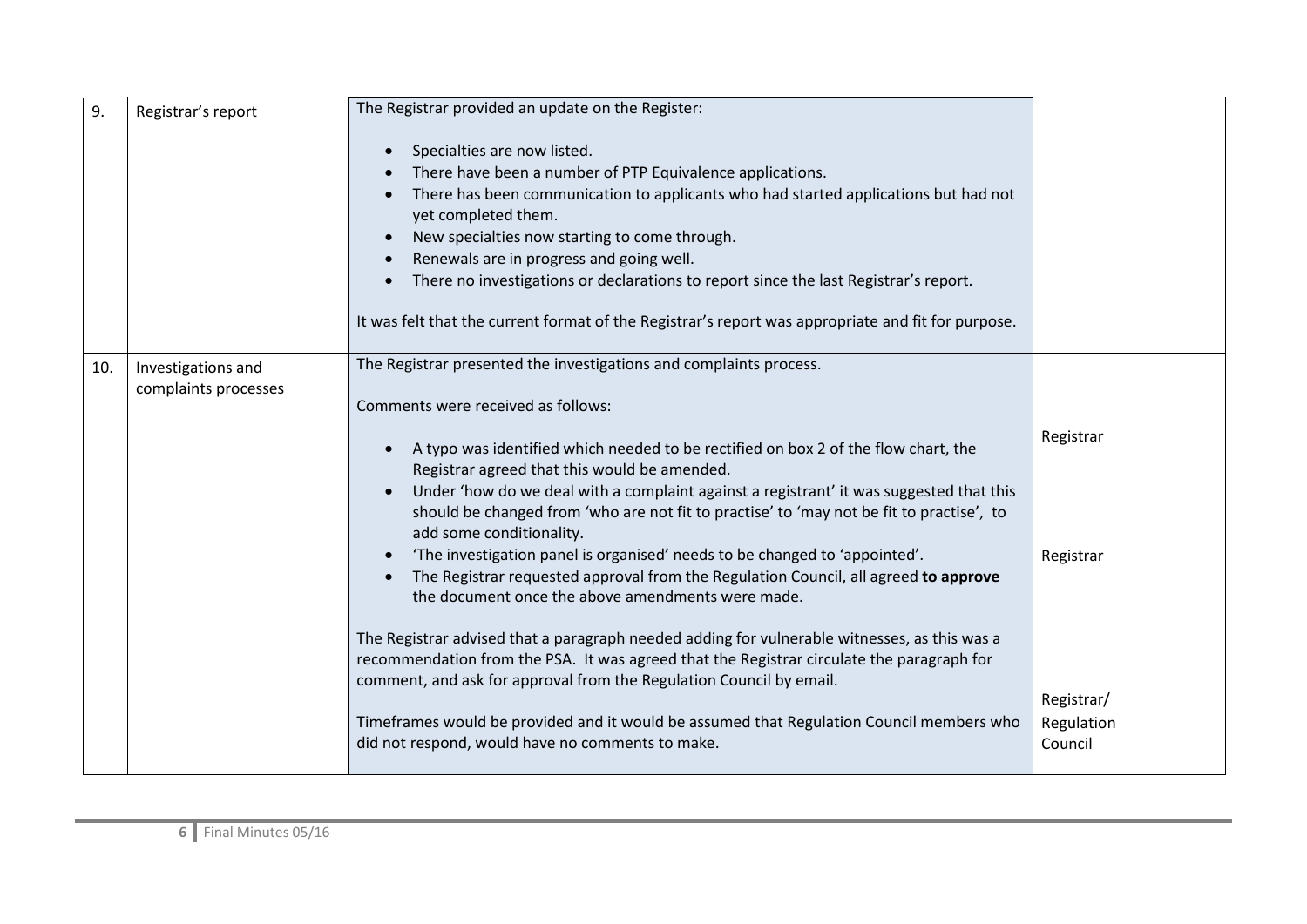| 11. | Annual Plan 2014/2015 | The Chair advised that the Regulation Council did not need to review this document, just review<br>the deliverables.                                                                                                                                                                                                 |           |
|-----|-----------------------|----------------------------------------------------------------------------------------------------------------------------------------------------------------------------------------------------------------------------------------------------------------------------------------------------------------------|-----------|
|     |                       | It was noted that the document needed 'draft' removing as it had already been approved.                                                                                                                                                                                                                              | Registrar |
|     |                       | The number of registrants was not as high as the Regulation Council would have liked, to meet<br>its targets, which means there needs to be a renewed focus on the marketing strategy.                                                                                                                               |           |
|     |                       | A conversation has begun with Scotland regarding a programme that could be added to the<br>Register which could potentially bring in 25-30 new registrants. It was agreed that there needed<br>to be some work to allow this group to be added to the register as a group rather than via<br>individual applications |           |
|     |                       | An option to be explored is for the National School of Healthcare Science to see if the<br>programme concerned could qualify (perhaps with some adjustments) to be an accredited<br>programme.                                                                                                                       |           |
|     |                       | There was a consensus that the Regulation Council should uphold the Academy's established<br>standards but ensure this group of students were not disadvantaged in any way.                                                                                                                                          |           |
|     |                       | It was also announced that IPEM have obtained accreditation from the PSA, which could<br>potentially open discussions for closer collaboration.                                                                                                                                                                      |           |
|     |                       | There had also been a meeting with PPI representatives (Patient and Public Involvement); the<br>Deputy Registrar had chaired a PPI teleconference. This had generated positive feedback on the<br>accessibility of the Academy's website, particularly in the area of regulation.                                    |           |
|     |                       | It was agreed that regular discussion with PPI representatives should continue.                                                                                                                                                                                                                                      |           |
|     |                       | The Annual Plan has been mainly delivered, the one area that is still 'red' i.e. pending, is that<br>Regional champions need to be identified.                                                                                                                                                                       | Registrar |
|     |                       | HSSR: is well on track and green.                                                                                                                                                                                                                                                                                    |           |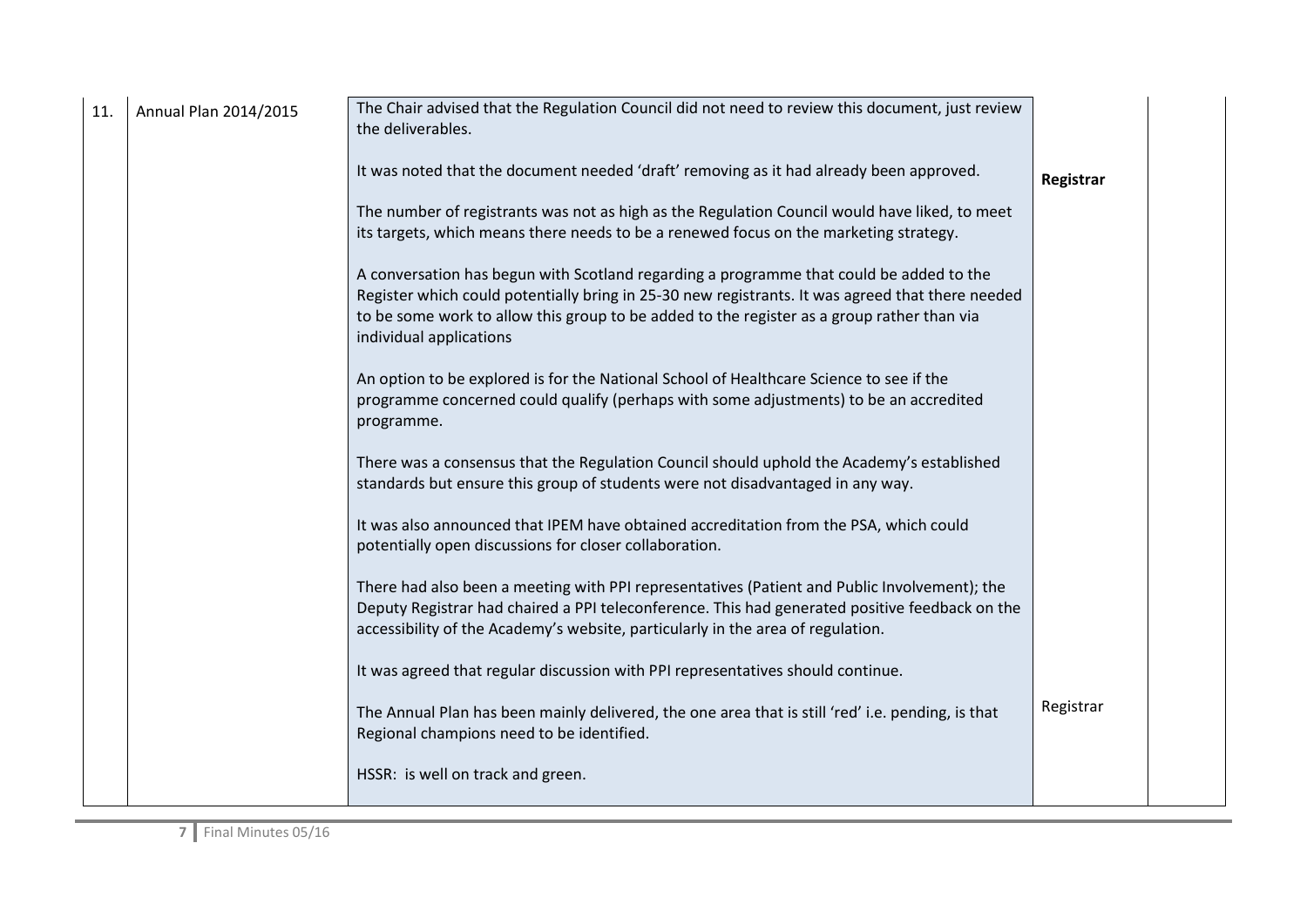| VRC still need to be moved across.                                                                                                                                                       |  |
|------------------------------------------------------------------------------------------------------------------------------------------------------------------------------------------|--|
| The 2015/2016 plan needs to be finalised. As the Council were newly formed this is now a red<br>The Chair asked the Regulation Council to email their comments in readiness for the next |  |
| Regulation Council's meeting.                                                                                                                                                            |  |

| 12. | <b>Marketing Strategy</b> | The Academy is looking to engage an organisation to support marketing of the register.    | Deputy    |  |
|-----|---------------------------|-------------------------------------------------------------------------------------------|-----------|--|
|     |                           | It had been identified that there would need to be a focus on social media.               | Registrar |  |
|     |                           |                                                                                           |           |  |
|     |                           | The Regulation Council asked for the following comments to be documented for future       |           |  |
|     |                           | reference:                                                                                |           |  |
|     |                           |                                                                                           |           |  |
|     |                           | It would be useful to have a baseline document that could be reviewed at future           |           |  |
|     |                           | meetings, to check progress against objectives.                                           |           |  |
|     |                           | It was reconfirmed that marketing is essential in order to grow the register Lobbying     |           |  |
|     |                           | employers and commissioners, not individuals, should be the Regulation Council's core     |           |  |
|     |                           | strategy.                                                                                 |           |  |
|     |                           | Registration needs to be recognised as important, once this is achieved the register will |           |  |
|     |                           | gain the most growth.                                                                     |           |  |
|     |                           | A brochure should be produced promoting the benefits of joining the register.             |           |  |
|     |                           | Regulation Council needs to identify where there are quick wins, and who, and how do      |           |  |
|     |                           | we approach our stakeholders.                                                             |           |  |
|     |                           | We should use past registrants as champions.                                              |           |  |
|     |                           | Regular bulletins should be produced promoting the Regulation Council banner and          |           |  |
|     |                           | brand.                                                                                    |           |  |
|     |                           | Networks of Healthcare Science are a priority.                                            |           |  |
|     |                           | The Academy's marketing strategy should be a blueprint for our strategy.                  |           |  |
|     |                           | The Regulation Council does not appear to be part of the Academy branding, the            |           |  |
|     |                           | Registrar confirmed that this would be reviewed.                                          |           |  |
|     |                           | The Regulation Council should have a shared set of slides for consistency of messages.    |           |  |
|     |                           | A joint letter from the Regulation Council, President and/or Chair and the CEO should     |           |  |
|     |                           | be produced, which could then be shared with our key stakeholders.                        |           |  |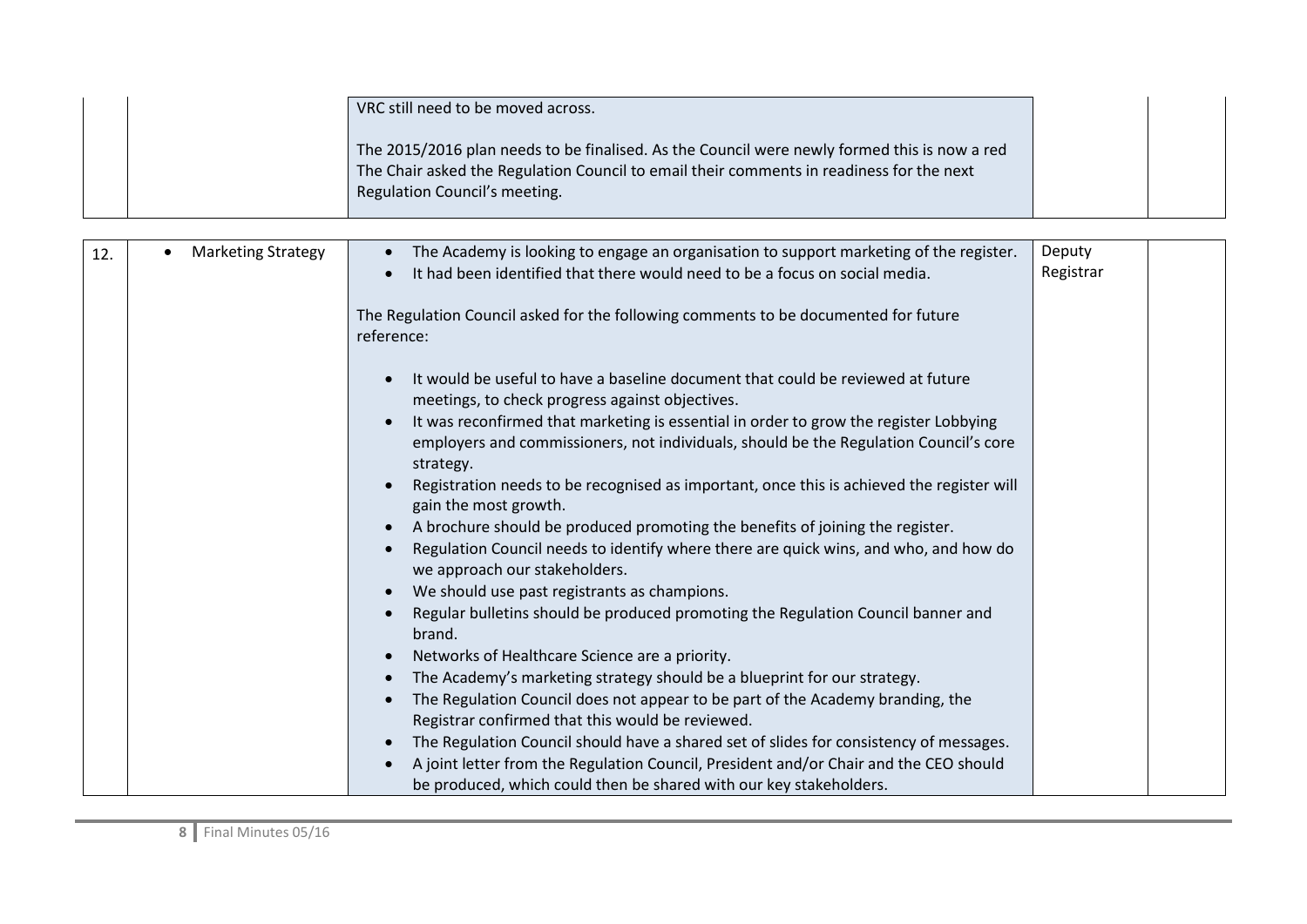|     |                                                                                                | The Chair summarised by saying we should implement our own strategy and learn from the<br>appointed marketing company.<br>There needs to be some immediate and effective action that the Regulation Council can<br>deliver Joint letter is seen as very powerful.<br>There should be joint meetings with the President communicating with our key<br>stakeholders, which should involve both written and face to face meetings.<br>These plans need to be documented.<br>A Professional Member and the Chair will draft a high-level letter for the AHCS CEO.<br>Members should send to the Chair by email any further ideas for inclusion. | Chair/<br>Professional<br>Member/Lay<br><b>Members</b><br>Regulation<br>Council |  |
|-----|------------------------------------------------------------------------------------------------|---------------------------------------------------------------------------------------------------------------------------------------------------------------------------------------------------------------------------------------------------------------------------------------------------------------------------------------------------------------------------------------------------------------------------------------------------------------------------------------------------------------------------------------------------------------------------------------------------------------------------------------------|---------------------------------------------------------------------------------|--|
| 13. | HSSR and PSA accreditation                                                                     | Already covered in agenda item 3, point 6.4                                                                                                                                                                                                                                                                                                                                                                                                                                                                                                                                                                                                 |                                                                                 |  |
|     |                                                                                                | The Deputy Registrar advised that the PSA Notification of Change process had been very<br>straightforward.                                                                                                                                                                                                                                                                                                                                                                                                                                                                                                                                  |                                                                                 |  |
| 14. | <b>Regulation Council Annual</b><br>Plan based on the Statement<br>of Regulatory Intent (SORI) | The Academy are hopeful that there discussions with the RCCP will continue to be positive. Both<br>RCCP and the Academy are committed to maintaining high standards.<br>It was confirmed that we need to work with the Annual Plan rather than rewrite it.                                                                                                                                                                                                                                                                                                                                                                                  |                                                                                 |  |
| 15. | Update on planned<br>workshop                                                                  | The Chair asked the Regulation Council if it was still willing to set up a joint workshop with the<br>AHCS Education, Training and Professional Standards Committee (ETPSC) to stress-test fitness<br>to practise processes.<br>It was agreed that this would be beneficial and that this should be arranged to coincide with the<br>next Regulation Council meeting on 22nd February 2016. This meeting may start earlier to<br>allow adequate time for this workshop.                                                                                                                                                                     | Chair                                                                           |  |
|     | Date of Proposed Next<br>Meeting                                                               | 22 <sup>nd</sup> February 2016, venue BIVDA, Devonshire House 164-168 Westminster Bridge Road,<br>London, SE1 7RW.                                                                                                                                                                                                                                                                                                                                                                                                                                                                                                                          |                                                                                 |  |